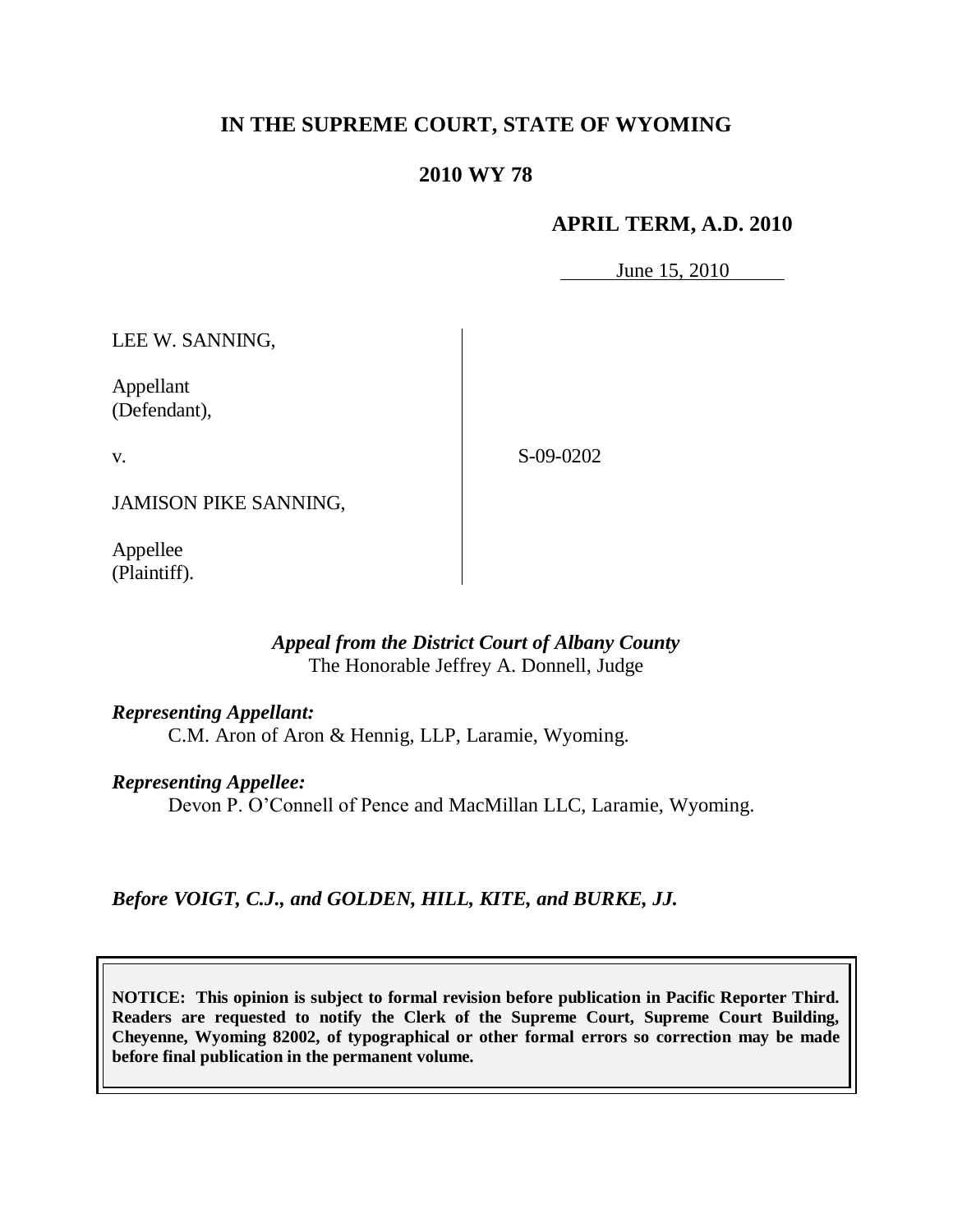### **KITE, Justice.**

[¶1] The district court awarded a cabin to Jamison Sanning (Wife) as part of the property distribution incorporated into the parties' divorce decree. Lee Sanning (Husband) claims the district court abused its discretion by relying upon sentimental value to award the cabin to Wife and the court's factual findings regarding the cabin were not supported by the trial evidence.

[¶2] We conclude that the district court did not abuse its discretion and affirm.

# **ISSUES**

[¶3] Husband presents the following issues on appeal:

- 1. Whether a divorcing spouse's claimed "sentimental value" in joint marital property permits the disproportionate division of marital assets.
- 2. Whether a trial court abuses its discretion when its findings on division of property in a divorce are not supported by the evidence.

Wife maintains that the district court did not abuse its discretion in dividing the marital assets.

# **FACTS**

[¶4] Wife's grandparents owned a cabin which is located on state land adjacent to Priest Lake in Idaho. The grandparents had purchased the cabin in the 1950s, and Wife spent many summers there while growing up.

[¶5] After they were married, Husband and Wife spent time at the cabin. The grandparents, who were in their eighties, decided that they would dispose of the cabin because it had become too expensive and difficult to maintain. They considered giving it to family members, but were worried about the burden of owning the cabin, so they offered it for sale. Husband and Wife decided they would like the cabin, and they purchased it in 2002 for \$50,000.

[¶6] Wife filed for divorce on March 5, 2008. The parties were able to agree on custody of their young daughter, but could not agree on the distribution of the marital property. The primary item in dispute was the Idaho cabin. Evidence presented at trial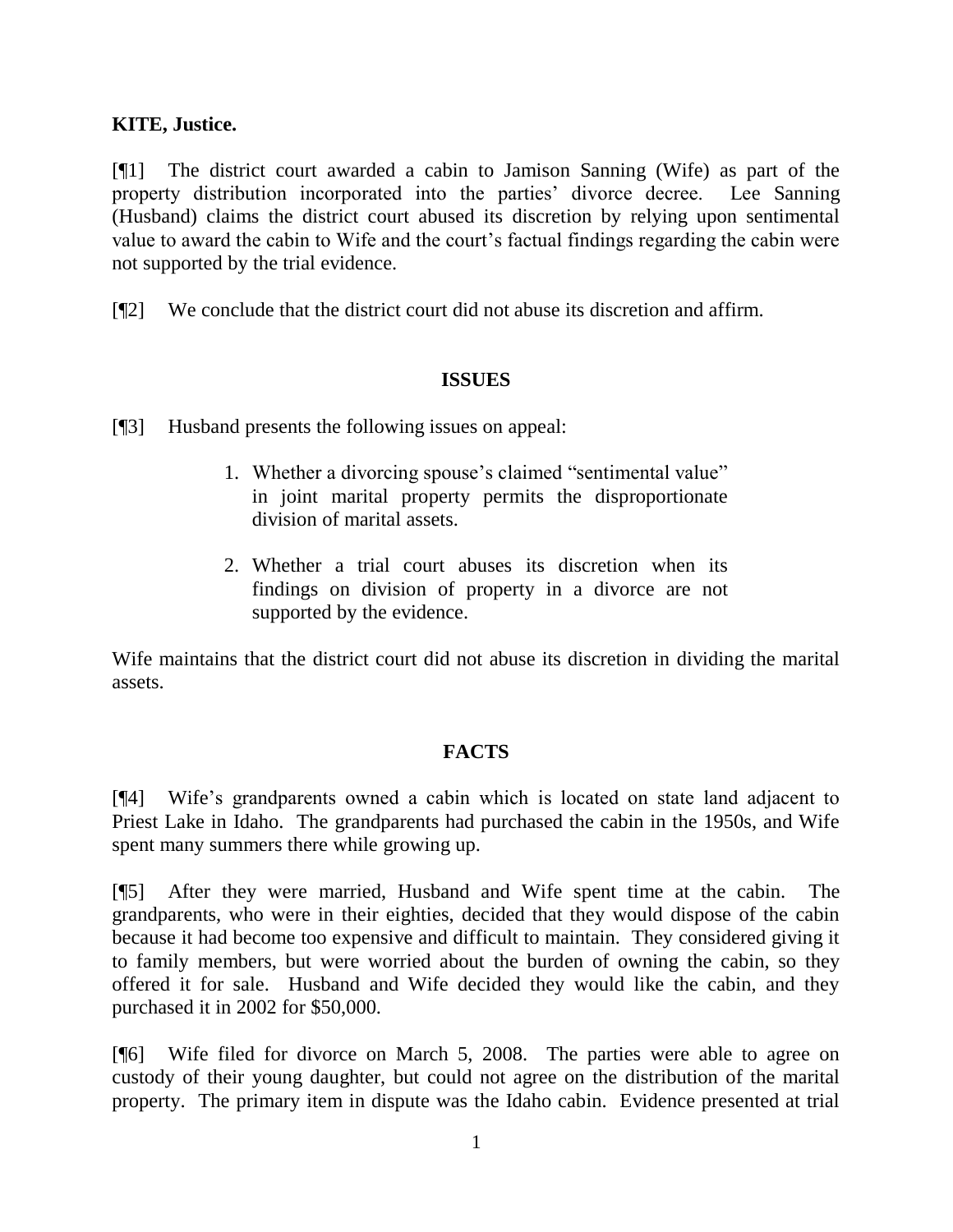established that Husband's family had gifted the parties the \$50,000 used to purchase the property. The evidence also indicated that Husband was fond of the cabin, had done a great deal of work on it and had the ability to maintain it. Wife testified that the cabin held many memories for her and her family, she had paid the lease and other expenses associated with the cabin after the parties separated, and she could maintain it with her family's help.

[¶7] The district court's property distribution, explained in its decision letter, awarded the cabin to Wife, but required her to reimburse Husband for the purchase price. After the district court entered the divorce decree, Husband appealed.

### **STANDARD OF REVIEW**

[¶8] The district court has broad discretion to divide marital property in a divorce. *[Root v. Root,](http://www.westlaw.com/Find/Default.wl?rs=dfa1.0&vr=2.0&DB=4645&FindType=Y&SerialNum=2003218607)* [2003 WY 36, ¶ 8, 65 P.3d 41, 44](http://www.westlaw.com/Find/Default.wl?rs=dfa1.0&vr=2.0&DB=4645&FindType=Y&SerialNum=2003218607) (Wyo. 2003). *See also*, [Wyo. Stat. Ann. §](http://www.westlaw.com/Find/Default.wl?rs=dfa1.0&vr=2.0&DB=1000377&DocName=WYSTS20-2-114&FindType=L)  [20-2-114](http://www.westlaw.com/Find/Default.wl?rs=dfa1.0&vr=2.0&DB=1000377&DocName=WYSTS20-2-114&FindType=L) (LexisNexis 2009). We review the district court's disposition of marital property using the abuse of discretion standard. *[Sweat v. Sweat,](http://www.westlaw.com/Find/Default.wl?rs=dfa1.0&vr=2.0&DB=4645&FindType=Y&SerialNum=2003469718)* [2003 WY 82, ¶ 6, 72](http://www.westlaw.com/Find/Default.wl?rs=dfa1.0&vr=2.0&DB=4645&FindType=Y&SerialNum=2003469718)  P.3d 276, 278 (Wyo. 2003). "An abuse of discretion occurs when the property disposition shocks the conscience of this court and appears to be so unfair and inequitable that reasonable people cannot abide it." *Hall v. Hall,* 2002 WY 30, ¶ 12, 40 P.3d 1228, 1230 (Wyo. 2002). In determining whether the district court abused its discretion, we consider only the evidence of the successful party and grant to that party every favorable inference that can be drawn from the record. *Sweat,* ¶ 6, 72 P.3d at 278. *See also*, *Welch v. Welch,* 2003 WY 168, ¶ 4, 81 P.3d 937, 938 (Wyo. 2003).

### **DISCUSSION**

[¶9] The district court's decision letter explained its rationale for awarding the cabin to Wife, as follows:

> Turning attention to the item of greatest dispute in this divorce proceeding, the Court addresses the Priest Lake, Idaho cabin, which has been in [Wife's] family for generations. The evidence revealed that this cabin has deep roots in [Wife's] family. [Wife's] childhood and her family history are replete with cherished memories of Priest Lake. By all accounts, it is a place impossible not to love. On the downside, the cabin is aging, having been built in the 1930's, and requires considerable yearly maintenance. Additionally, the lease rates continue to increase, making the cabin an expensive family heirloom. Even so, not a single member of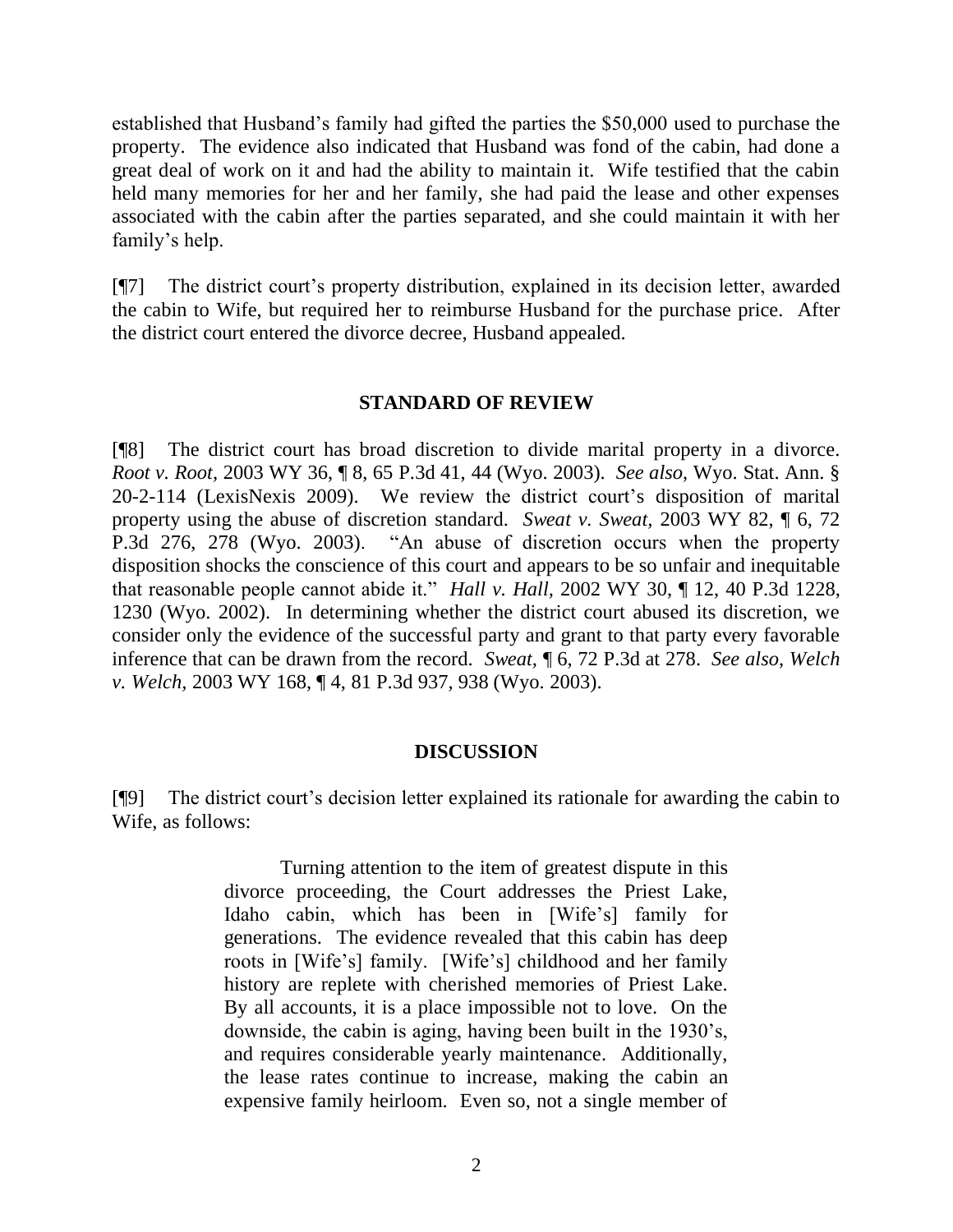[Wife's] family would part with it. While [Wife's] grandparents found themselves in distress years ago when they were no longer physically able to care for the property and none of their grandchildren could afford to care for it, the fact remains that this cabin is the heart and soul of the family. That [Wife's] family sold the cabin to [Husband and Wife] for a significantly reduced rate is telling of their intent to keep the cabin "in the family." However, the Court also is mindful that [Husband and Wife] used funds gifted from [Husband's] family to fund the purchase of the cabin.

The Wyoming Supreme Court . . . addressed a somewhat comparable situation in *Wallop v. Wallop,* 2004 WY 46, 88 P.3d 1022 (Wyo. 2004) (and cases cited therein), where the Court addressed considerable ranch property that was partially inherited and partially purchased by the husband. Although the wife had an interest in the ranch, such was done in consideration of a continuing marriage. The same can be said here, where, at the time of the sale, one family member raised the issue of divorce, which was shrugged off as an impossibility. Given all of the factors this Court must consider, including (but not limited to) the respective merits of the parties; the condition in which the parties will be left after the divorce; the party through whom the property was acquired; and the burdens imposed upon the property for the benefit of the parties and their child, this Court concludes that the Priest Lake cabin should be awarded to [Wife], subject to the return of the \$50,000.00 purchase price to [Husband] in recognition of his family's contribution to the purchase.

[¶10] Section 20-2-114 governs property disposition in divorce cases:

In granting a divorce, the court shall make such disposition of the property of the parties as appears just and equitable, having regard for the respective merits of the parties and the condition in which they will be left by the divorce, the party through whom the property was acquired and the burdens imposed upon the property for the benefit of either party and children.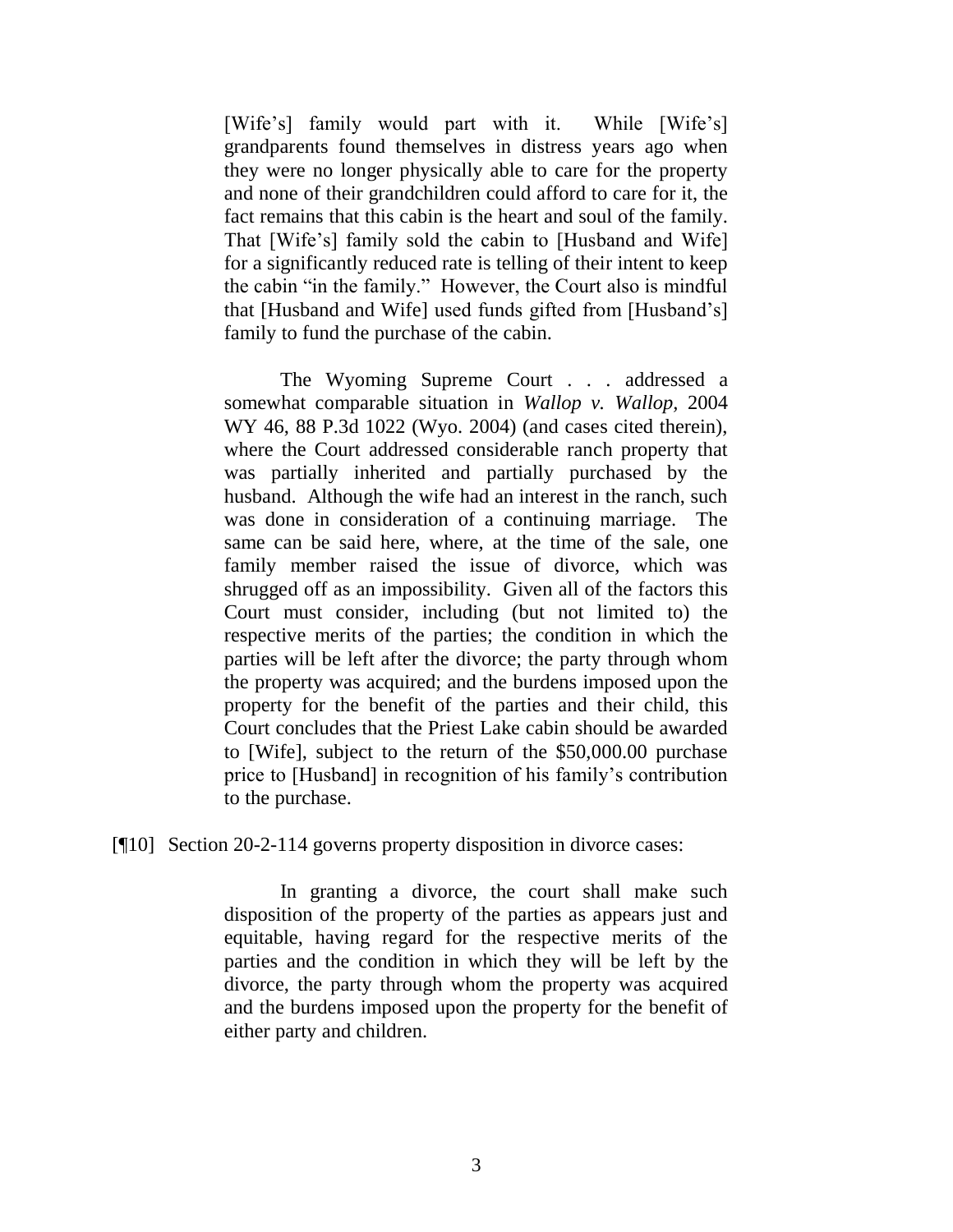The district court has considerable discretion in determining what weight each statutory factor merits. *See, e.g*., *Boyle v. Boyle,* 2006 WY 124, ¶ 9, 143 P.3d 368, 371 (Wyo. 2006); *Humphrey v. Humphrey,* 2007 WY 72, ¶ 15, 157 P.3d 451, 454-55 (Wyo. 2007).

[¶11] Husband claims that the district court improperly awarded the cabin to Wife based upon an improper factor—sentimental value.<sup>1</sup> He argues that *Broyles v. Broyles*, 711 P.2d 1119 (Wyo. 1985) prohibits consideration of sentimental value in awarding property. However, his interpretation of the holding in *Broyles* is incorrect. The discussion of sentimental value in that case was in the context of calculating damages for the wife's improper retention of property awarded to husband in the divorce decree. We ruled that the damages for conversion of personal property are calculated using the fair market value of the property. "Generally, a claimant may not recover for the sentimental or fanciful value placed on lost property such as photographs, portraits and heirlooms." *Id.* at 1124. Although *Broyles* states that sentimental value may not typically be used to establish damages for property wrongfully converted, it does not state that sentimental value cannot be considered in awarding property in a divorce case.

[¶12] Section 20-2-114 does not mention sentimental value as a factor that may be considered in making disposition of property. However, it does state that the district court may consider a variety of factors, including the "party through whom the property was acquired." *Id.* That factor may, by definition, incorporate the concept of sentimental value.

[¶13] As the district court correctly noted, *Wallop v. Wallop,* 2004 WY 46, 88 P.3d 1022 (Wyo. 2004) bears consideration in this case. In *Wallop*, we reviewed a property distribution that included awarding the husband a ranch that had belonged to his family for many years. The evidence established that husband had inherited part of the ranch and then purchased his sisters' interests. *Id*., ¶ 17, 88 P.3d at 1028-29. We concluded that the district court properly applied the statutory factors when it awarded the ranch property to the husband. *Id.,* ¶¶ 26, 32, 88 P.3d at 1030, 1032.

[¶14] Similarly*,* it is clear in this case that the district court considered the statutory factors when it awarded the cabin to Wife. The evidence established that the cabin had been acquired through Wife's family, as it had belonged to her family for many years and Husband and Wife purchased it from her grandparents for \$50,000. Although the district court made no express finding on the value of the cabin at the time the parties purchased it, everyone agreed that the price was well below market value. The parties stipulated that the value of the cabin at the time of the divorce was \$350,000. Thus, it was clear that Wife's grandparents provided a significant gift to the parties when they allowed them to

 $\overline{a}$ 

<sup>&</sup>lt;sup>1</sup> Although Husband mentions the fact that the property distribution was disproportionate, i.e., he received property valued at \$209,947.68 and Wife received property valued at \$378,808.03, he does not specifically argue that the total distribution was unjust and inequitable.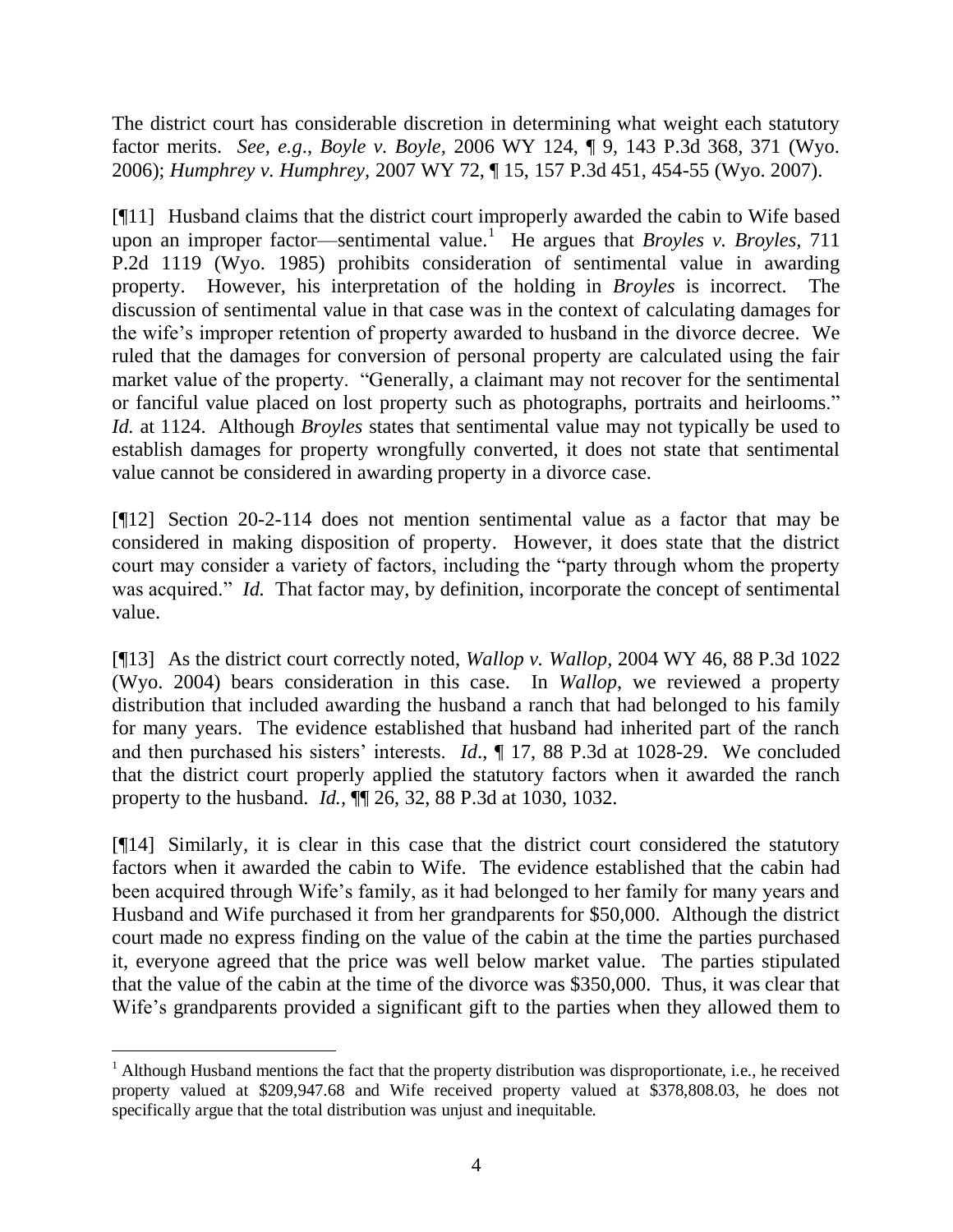purchase the cabin at the reduced price. The district court recognized in its property disposition that the \$50,000 used to purchase the cabin was a gift from Husband's family and required Wife to reimburse Husband in that amount. We conclude, therefore, that the district court considered more than just "sentimental value" in awarding the cabin to Wife. It appropriately relied upon the statutory factors, including the party from whom the property had been acquired, in making its determination.

[¶15] Husband also asserts that the district court's findings about Wife's emotional attachment to the cabin were erroneous. Under our standard of review, we consider the evidence in the light most favorable to Wife. Husband claims that the district court's finding that the cabin had "been in [Wife's] family for generations" was incorrect. He asserts that the cabin had only been in the family for half a generation. Regardless of how the finding was phrased, it is clear from the record that the property had been in Wife's family for over fifty years and had been enjoyed by multiple generations of her family.

[¶16] Next, Husband argues that Wife's family was not really that attached to the cabin on Priest Lake because some of her family members have large cabins on a different lake and the family had allowed the grandparents to place the property up for sale. These circumstances do not necessarily mean, as Husband suggests, that the cabin was not important to Wife's family. The fact that, in the end, the grandparents sold the cabin to Husband and Wife for a price far below market value demonstrates that they wanted the cabin to stay in the family.

[¶17] Husband's testimony confirms that the cabin was important to Wife's family. He testified:

> Q. . . . Mr. Sanning, this cabin, we can agree, is important to the [Wife's] family heritage. You don't deny that, do you?

A. No.

Q. And we can agree that [Wife's] family enjoyed many years, grandparents, grandchildren, what have you, many years of happy memories up there?

A. Yes.

Q. And we also can agree that my client's father, his ashes are scattered on the upper Priest Lake, correct?

A. Correct.

. . . .

Q. And, in fact, we also can agree that a family member was married up there, [Wife's sister]; is that right?

A. At Elkins Resort on the lake. Yes.